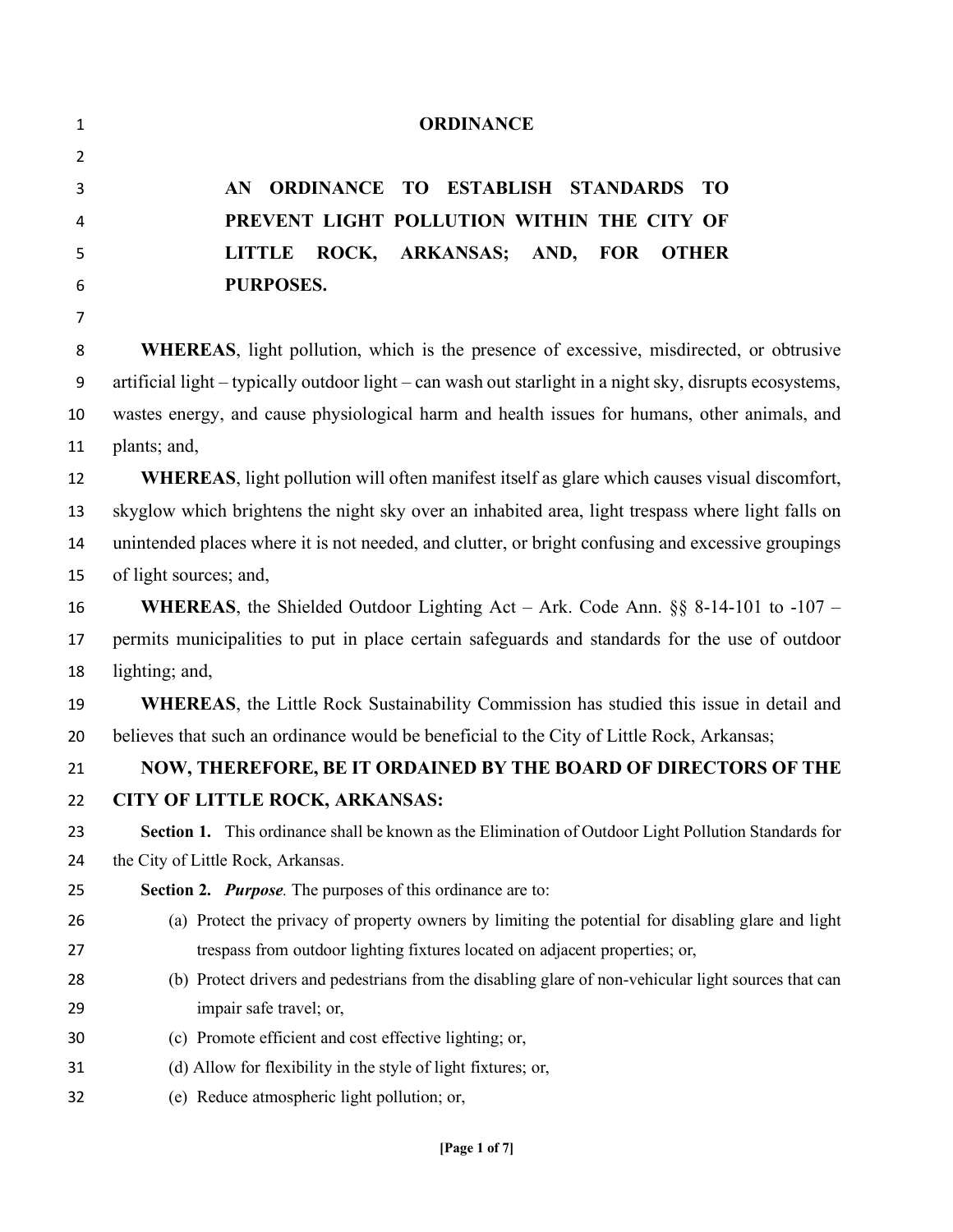| 1              |     | (f) Save energy and reduce carbon emissions and other pollutants associated with producing          |
|----------------|-----|-----------------------------------------------------------------------------------------------------|
| $\overline{2}$ |     | energy wasted by misdirected and wasteful lighting practices; or,                                   |
| 3              |     | (g) Any combination of the reasons set forth in subsections (a) to (f) of this Section.             |
| 4              |     | Section 3. Applicability, Compliance, and Enforcement.                                              |
| 5              |     | (a) The provisions of this ordinance shall apply to:                                                |
| 6              |     | (i) All outdoor lighting fixtures installed on private and public land after the effective date of  |
| 7              |     | this ordinance; or,                                                                                 |
| 8              |     | (ii) All outdoor lighting fixtures existing and legally installed and operative before the adoption |
| 9              |     | of this ordinance if they are shown to create disabling glare on adjoining public streets,          |
| 10             |     | highways, or roads, or cast illumination directly onto adjoining property at levels likely to       |
| 11             |     | offend a person of ordinary sensibilities as referenced in IESNA TM-11-2000; or,                    |
| 12             |     | (iii) When an existing light fixture is replaced, the replacement fixture shall meet the            |
| 13             |     | requirements of this ordinance; and,                                                                |
| 14             |     | (b) Compliance with this ordinance shall be administered by the Department of Planning $\&$         |
| 15             |     | Development, unless a different department is designated by the city manager; and,                  |
| 16             |     | (c) For purposes of this ordinance, Outdoor Lighting regulations and Sign regulations shall be      |
| 17             |     | considered separate and distinct from one another;                                                  |
| 18             |     | (d) In the event of a conflict between the provisions of this section and any other section of this |
| 19             |     | ordinance, enforcement shall be of the section with more strict requirements.                       |
| 20             |     | Section 4. Exemptions. The following are exempt from the hooding, shielding, or both, and color     |
| 21             |     | temperature provisions of this ordinance or as otherwise noted:                                     |
| 22             |     | (a) Street lighting not owned by the city where the tariff for compliant fixtures would be more     |
| 23             |     | expensive than comparable compliant fixtures.                                                       |
| 24             |     | (b) Single or two-family residential dwellings.                                                     |
| 25             |     | (c) Navigation lights (i.e. airports, heliports, radio/television towers).                          |
| 26             |     | (d) Seasonal decorations with individual lights in place no longer than 60 days.                    |
| 27             |     | (e) Other special situations approved by the City of Little Rock for temporary or periodic events   |
| 28             |     | (i.e. parades, festivals, etc.).                                                                    |
| 29             | (f) | Security lights of any wattage that are controlled by a motion-sensor switch and which do not       |
| 30             |     | remain on longer than 12 minutes after activation.                                                  |
| 31             |     | (g) Emergency lighting required by the currently adopted NFPA 101 code per city.                    |
| 32             |     | (h) Flags displaying national, state, or local governmental bodies. Flags advertising businesses    |
| 33             |     | are not exempt from the provisions of this ordinance.                                               |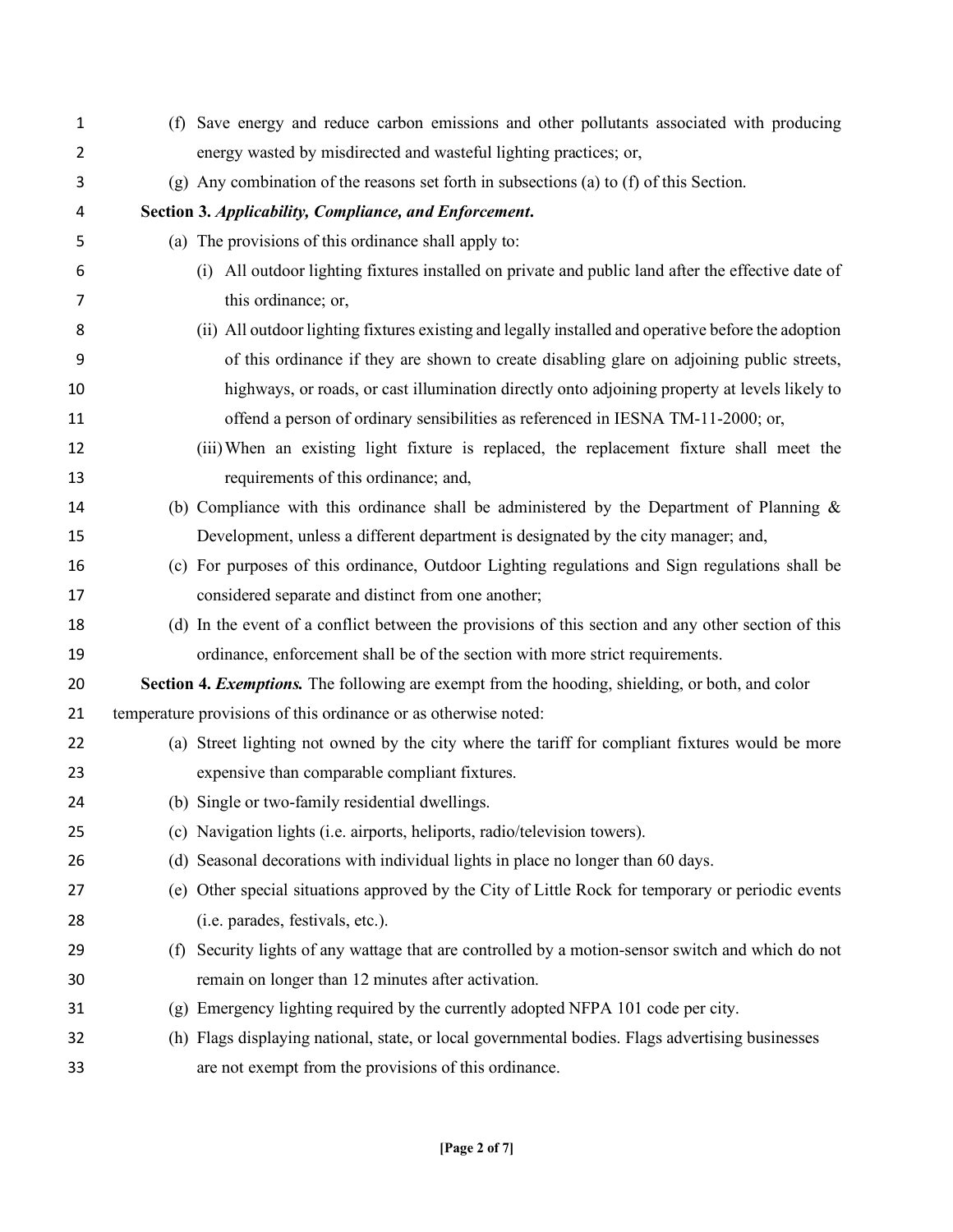(i) Decorative street lighting located within city master planning for arts districts or downtown locations or for special events. (j) Fossil fuel lighting. (k) Accent lighting until 11:00 PM or close of business, whichever is later with the following 5 limitations.<sup>1</sup> (i) Landscape elements. Accent lighting onto landscaping and foliage may be permitted. All luminaires shall be shielded and directed so that the light distribution is focused toward the functional landscape area being illuminated, and shall be permanently fixed such that they are resistant from tampering or redirection of the light source. (ii) Building Mounted Accent Lighting. All building mounted accent lighting shall be shielded so no light is directly emitted above the horizontal plane at the bottom of the fixture and directed down on the area to be illuminated



 $\overline{\phantom{a}}$ 

 (iii)Ground Mounted Accent Lighting. Ground mounted accent lighting for buildings shall be shielded so that all light is directed onto the building. Direct light emissions shall not be visible above the roof line or beyond the building edge. All ground mounted accent fixtures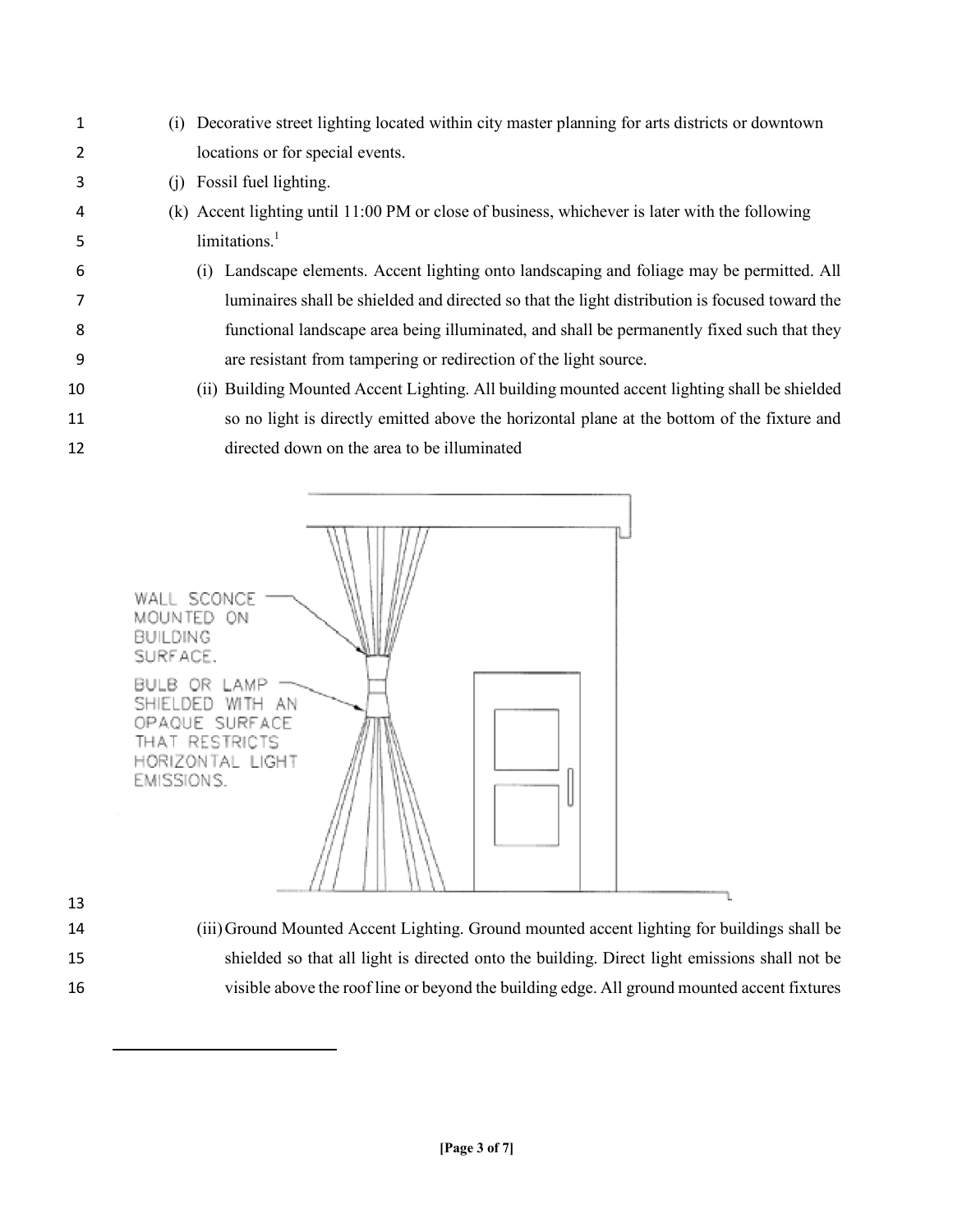shall be permanently fixed such that they are resistant from tampering or redirection of the light source.



- (iv) Pole Mounted Accent Lighting. Pole mounted accent lighting for a building is not permitted
- (v) Pedestrian walkway lighting 42 inches or less in height above the adjacent walkway grade may be permitted. This includes lighting applications such as bollards, light fixtures located in retaining and landscape walls, and lighting fixtures located on or within structures utilized for pedestrian safety at conflict zones light stairs.
- (vi) Neon and Light Emitting Diode (LED) lighting shall be considered accent lighting in this ordinance and is permitted to accent architectural elements of nonresidential structures as 12 long as it meets the following requirements:
- (A) Neon or LED lighting shall only be used to accent architectural elements of nonresidential structures.
- (B) Neon or LED lighting used to accent architectural elements shall be mounted or affixed to the structure such that the material behind the lamp or tubing is non-17 reflective.
- (C) Neon or LED lighting shall be designed, installed, located, and maintained such that all direct illumination is kept within the boundaries of the fixture owner's property.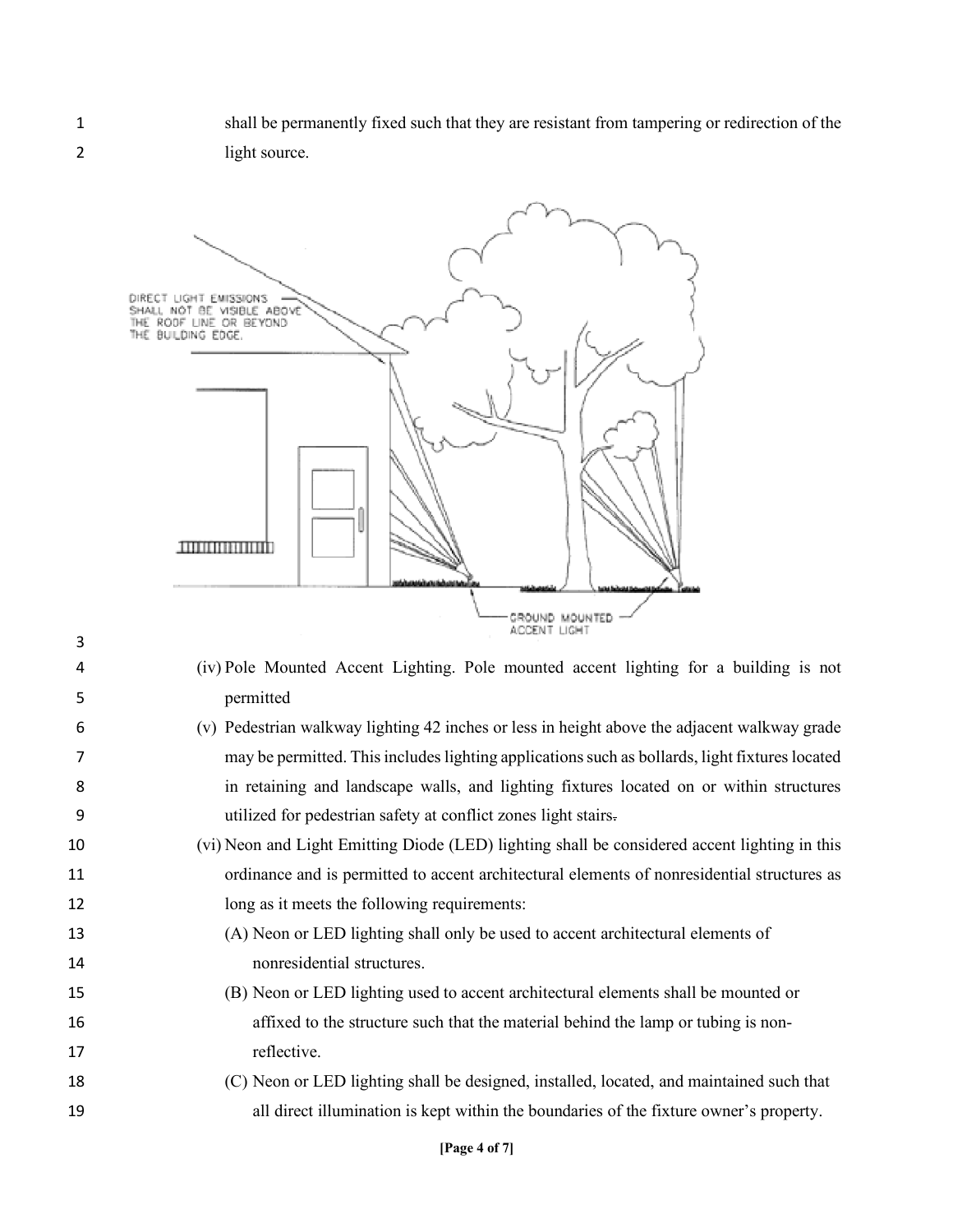| $\mathbf{1}$   | (D) Neon or LED used in signs shall be regulated pursuant to the sign ordinance.                         |
|----------------|----------------------------------------------------------------------------------------------------------|
| $\overline{2}$ | (E) Neon and LED accent lighting shall be limited to one linear foot of lighting per linear              |
| 3              | foot of façade being illuminated and shall not exceed a maximum of 100% of the entire                    |
| 4              | buildings linear façade length.                                                                          |
| 5              | (vii) Strands of individual, low-intensity, white decorative lights used to illuminate the outdoor       |
| 6              | patio space of bars and restaurants during their normal business hours.                                  |
| 7              | <b>Section 5. Application Submissions</b>                                                                |
| 8              | (a) Applications for building permits or applications for review by the Planning Commission              |
| 9              | which include the installation of outdoor lighting fixtures for new construction or remodeling, shall    |
| 10             | provide evidence of compliance with the requirements of this ordinance. <sup>2</sup> The submittal shall |
| 11             | contain the following information and shall be submitted as part of the site plan to the Planning        |
| 12             | Department.                                                                                              |
| 13             | (b) Outdoor Lighting Plan                                                                                |
| 14             | (i) Plans indicating the location, type, and height of the luminaire including both building and         |
| 15             | ground mounted fixtures;                                                                                 |
| 16             | (ii) A description of the luminaire, including lamps, poles or other supports and shielding              |
| 17             | devices, which may be provided as catalogue illustrations from the manufacturer;                         |
| 18             | (iii) Photometric data, such as that furnished by the manufacturer; and                                  |
| 19             | (iv) Any additional information as may be required by the City Planning Department in order              |
| 20             | to determine compliance with this Ordinance.                                                             |
| 21             | Section 6. General Standards. The following standards shall apply to all outdoor lighting installed      |
| 22             | after the effective date of this ordinance, except to the extent exempt above:                           |
| 23             | (A) Outdoor lighting shall be hooded, shielded, and aimed downward. Examples of acceptable and           |
| 24             | unacceptable light pollution control shielding and hooding are shown in exhibit "C," attached            |
| 25             | herein. Awnings, canopies, roof structures and other opaque surfaces that are designed to shield         |
| 26             | the direct horizontal surface of the light source and direct light downward toward the building          |
| 27             | or other opaque surface may also be considered for compliance with this requirement.                     |
| 28             | (B) The hood or shield shall mask the direct horizontal surface of the light source. The light shall     |
| 29             | be aimed to ensure that the illumination is only pointing downward onto the ground surface.              |
| 30             | (C) Existing fixtures may be adapted to comply with this ordinance by adding a properly designed         |
| 31             | hood or shield, or by pointing any upward- mounted, shielded fixture downward onto the                   |
| 32             | ground surface.                                                                                          |

l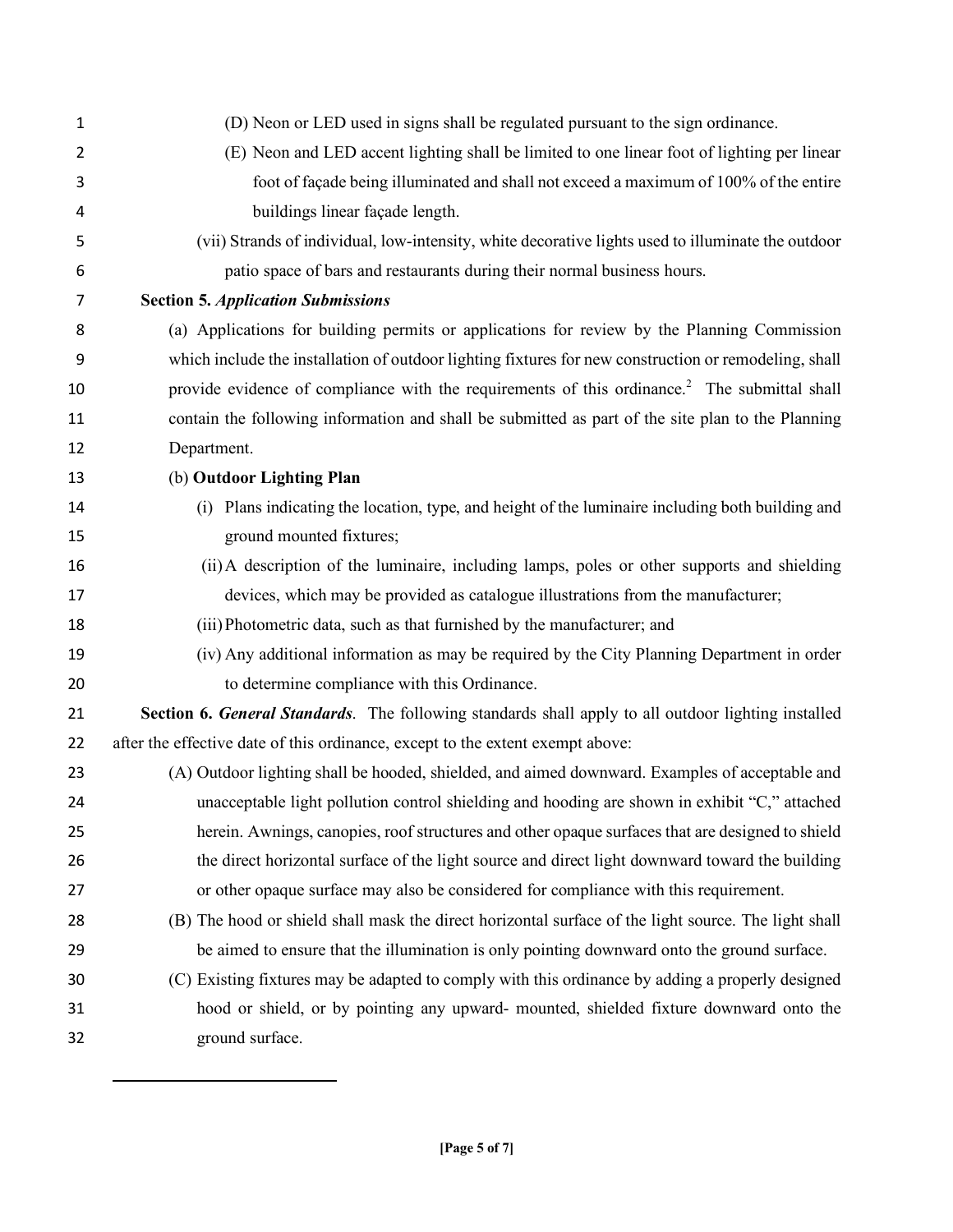- (D) All outdoor lighting fixtures shall be designed, installed, located and maintained such that direct illumination on adjoining properties does not exceed levels likely to offend ordinary sensibilities as referenced in IESNA TM-11-2000 <sup>3</sup> (E) Unless otherwise required by law, fixtures should have a correlated color temperature of 3000K or less, provided that fixtures illuminating non-residential areas which otherwise comply with applicable lighting codes, may be of higher temperature if in the opinion of the lighting professional or engineer responsible for the lighting design a higher temperature is required to provide effective and efficient illumination for the intended purpose, or where a higher temperature is required by state or federal law or regulation. (F) This section may be enforced on the basis of a formal complaint filed with the Code Division of the Planning Department. (G) Sports Field Lighting shall be designed in accordance with IESNA standards located in IESNA RP 6-01 "Sports and Recreational Area Lighting". **Section 7.** *Prohibited Outdoor Lighting Installations.* (A) Illumination of attraction devices that flash, blink, fluctuate, or that are animated shall be prohibited.
- 

l